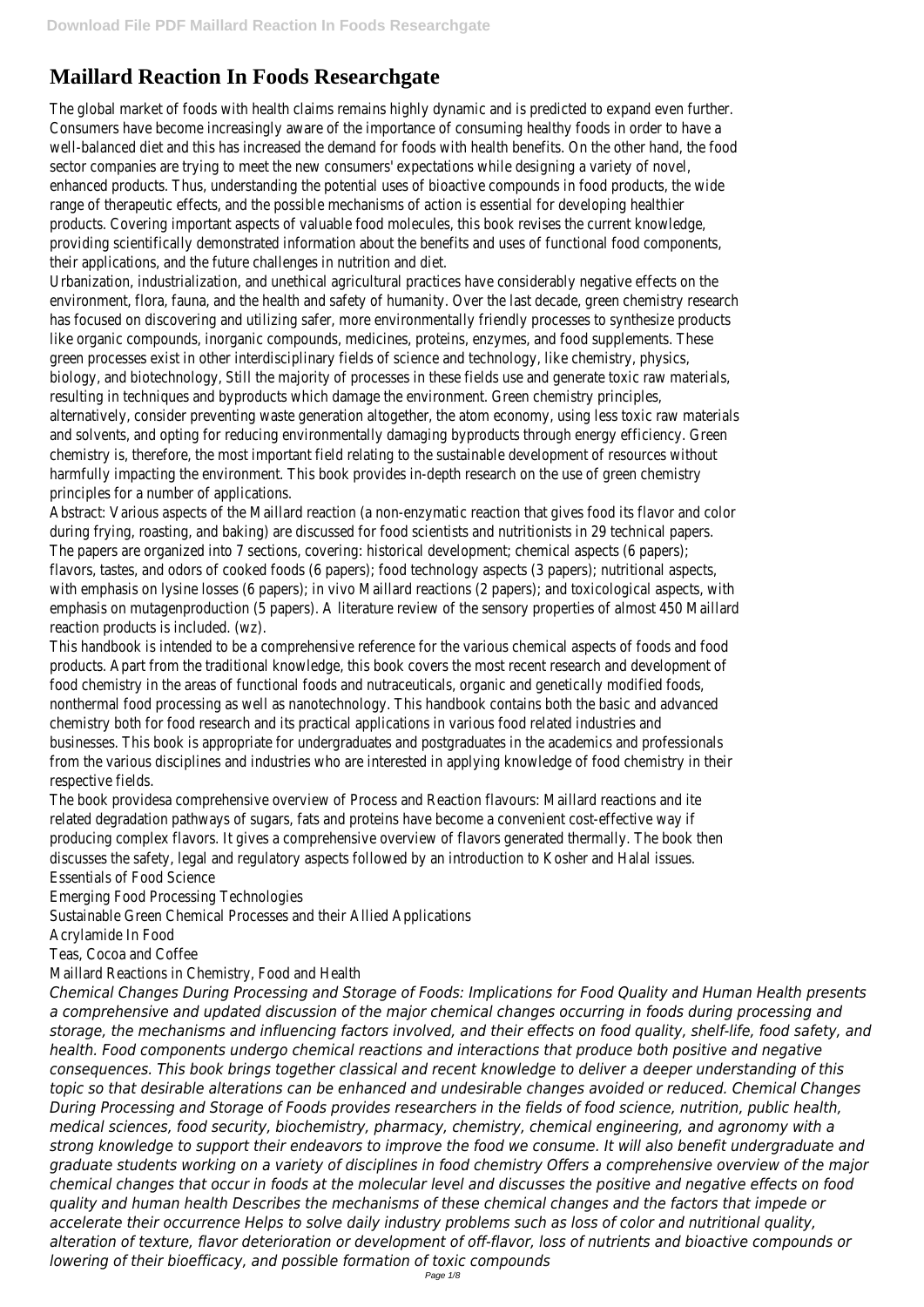*In our modern society, expectations are high, also with respect to our daily diet. In addition to being merely "nutritious", i.e. supplying a variety of essential nutrients, including macro-nutrients such as proteins or micronutrients such as minerals and vitamins, it is almost expected that a good diet offers further advantages - especially well-being and health and the prevention of chronic diseases, which are, as we generally tend to grow older and older, becoming a burden to enjoying private life and to the entire society. These additional qualities are often sought in diets rich also in non-nutritive components, such as phytochemicals. In contrast to drugs, which are taken especially to cure or ameliorate diseases, it is expected that a healthy diet acts in particular on the side of prevention, allowing us to become old without feeling old. In the present book, rather then trying to give an exhaustive overview on nutritional aspects and their link to well-being and health, selected topics have been chosen, intended to address presently discussed key issues of nutrition for health, presenting a reasonable selection of the manifold topics around diet, well-being, and health: from the antioxidants polyphenols and carotenoids, aroma-active terpenoids, to calcium for bone health, back to traditional Chinese Medicine.*

*The Bambara groundnut (BGN) or Vigna subterranea is an extremely hardy grain legume. As it produces reasonable yields even under conditions of drought and low soil fertility, it is also a climate-smart crop. Previously underutilized, BGN is the subject of growing interest among researchers and consumers for its balanced nutritional profile. Indigenous consumers of BGN report medicinal benefits from the plant; however, such knowledge is at risk of being lost with the urbanization and changing lifestyles of younger generations. To date, there is no comprehensive resource on the Bambara groundnut, despite market demand for plant proteins around the globe. Authored by scientists who have researched and developed patents using BGN, Bambara Groundnut: Utilization and Future Prospects aims to fill this gap. The text provides in-depth coverage on breeding, food and feed utilization, medicinal benefits and future research prospects. Drawing on both indigenous knowledge and cutting-edge research, Bambara Groundnut is the first book to fully explore the potential of this remarkable crop.*

*This volume examines the contributions of proteins to the technological and organoleptic characteristics of food. It provides a solid basis for understanding the principles of food protein functionality and offers information to help develop unique food products using proteins as novel ingredients. Properties such as solubility, viscosity, gelation, emulsification and loam formation are discussed.*

*Chemical and Functional Properties of Food Proteins presents the current state of knowledge on the content of proteins in food structures, the chemical, functional, and nutritive properties of food proteins, the chemical and biochemical modification of proteins in foods during storage and processing, and the mutagenicity and carcinogenicity of nitrogenous compounds. It emphasizes the structure-function relationship as well as the effects of practical conditions applied in food processing on the biochemical and chemical reactions in food proteins and food product quality. The first ten chapters discuss structure-function relationships, methods of analysis of nitrogenous compounds, chemical and enzymatic modifications, nutritive roles, and mutagenicity and carcinogenicity of food proteins. The following six chapters describe the proteins of meat and fish, milk, eggs, cereals, legumes, oilseeds and single cell organisms, and present detailed information on the effects of conditions applied in storage and processing on the reactions in proteins and their impact on quality attributes of food products.*

*The Maillard Reaction*

*Chemical Deterioration and Physical Instability of Food and Beverages*

*Understanding and Measuring the Shelf-Life of Food*

*Occurrence, Formation, Mitigation, and Health Risks*

*Autism Spectrum Disorders in Adults*

*Process-Induced Food Toxicants*

*Interest in the chemistry, biochemistry, and safety of acrylamide is running high. These proceedings contain presentations by experts from eight countries on the chemistry, analysis, metabolism, pharmacology, and toxicology of the compound.*

*Providing a thorough introduction to the core areas of food science specified by the Institute of Food Technologists, Introduction to Food Chemistry focuses on principles rather than commodities and balances facts with explanations. The text covers the major areas of food science, including food*

*chemistry, food analysis and methods for quality assu*

*This collection of papers are devoted to a single chemical reaction, the Maillard reaction. They look at various different topics, such as its use in the food industry, and its relation to ageing and age-related diseases. This collection of papers are devoted to a single chemical reaction, the Maillard reaction. They look at various different topics, such as its use in the food industry, and its relation to ageing and agerelated diseases.*

*Beer in Health and Disease Prevention is the single comprehensive volume needed to understand beer and beer-related science. Presenting both the concerns and problems of beer consumption as well as the emerging evidence of benefit, this book offers a balanced view of today's findings and the potential of tomorrow's research. Just as wine in moderation has been proposed to promote health, research is showing that beer – and the ingredients in beer – can have similar impact on improving health, and in some instances preventing disease. This book addresses the impact of beer and beer ingredients on cancers, cardiovascular disease, anti-oxidant benefits, and other health related concerns. It offers a holistic view from beer brewing to the isolation of beer-related compounds. It contains self-contained chapters written by subject matter experts. This book is recommended for scientists and researchers from* Page 2/8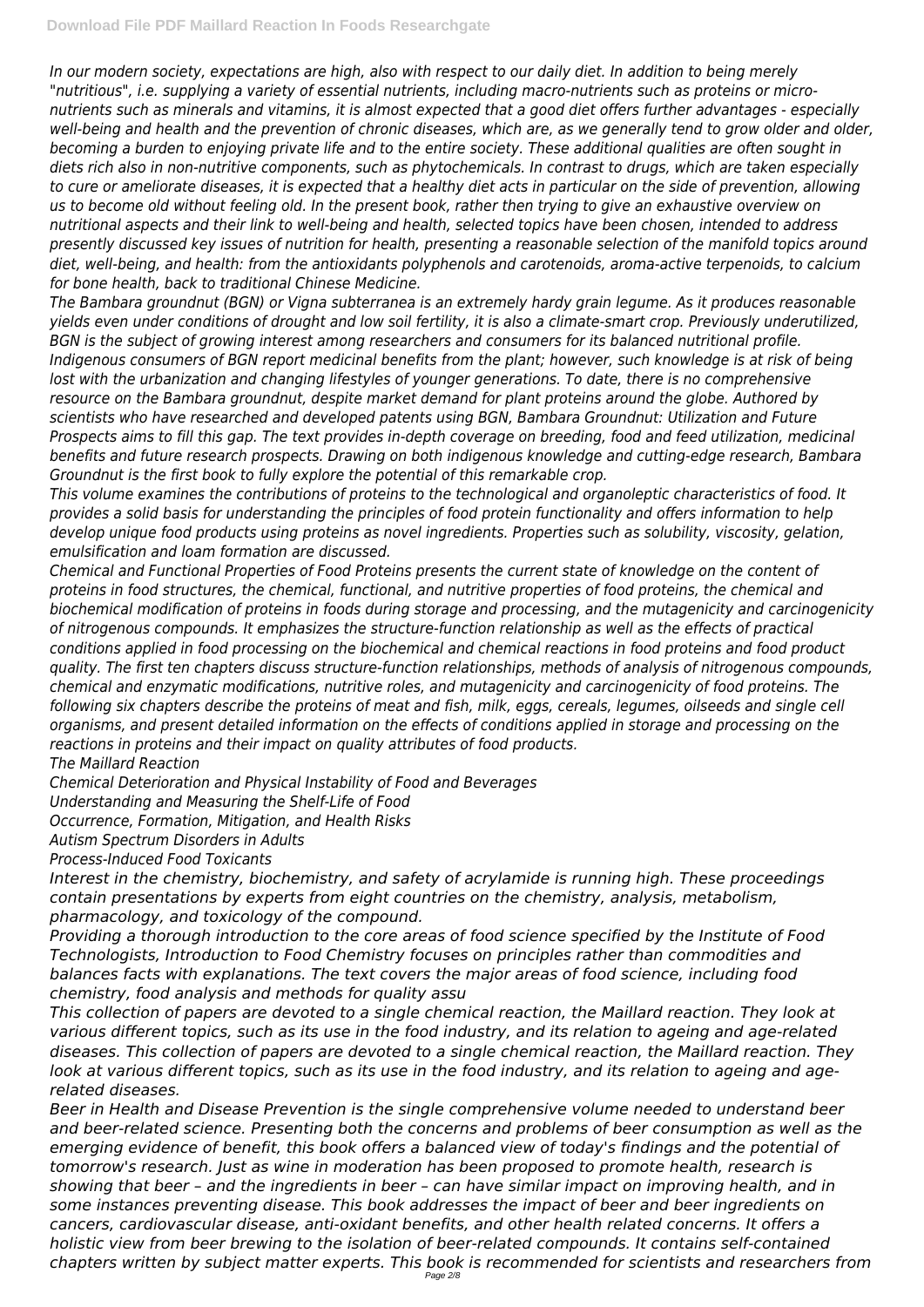*a variety of fields and industries from beer production to health-care professionals. Winner of the 2009 Best Drinks and Health Book in the World - Gourmand World Cookbook Awards The most comprehensive coverage of the broad range of topics related to the role of beer and beer ingredients in health Addresses the impact of beer and beer ingredients on cancers, cardiovascular disease, anti-oxidant benefits, and other health related concerns Presents a holistic view from beer brewing to the isolation of beer-related compounds Appropriate for scientists and researchers from a variety of fields and industries from beer production to health-care professionals Consistent organization of each chapter provides easy-access to key points and summaries Self-contained chapters written by subject matter experts In this book a group of international experts guide the reader through the clinical features of adults with autism spectrum disorders, describe the care needs of patients and their families, explain the evolution of the disorders into old age, and highlight what can be done to help. Detailed attention is paid to the medical and psychiatric problems of adults with these disorders and the approach to their education and professional integration. In addition, expert neuroscientists summarize current views on the neurobiology of autism. Autism spectrum disorders are devastating neurodevelopmental disorders. Although diagnosis and therapeutic interventions usually take place in infancy, they are chronic lifelong conditions. Surprisingly, the literature on autism spectrum disorders in adults is scarce. Moreover, most mental health professionals working with adults have little training in autism, and adult mental health services around the world are rarely prepared to address the needs of these patients, which tend to increase with age. This book therefore fills a crucial gap in the literature and will prove useful for all who care for and deal with adults in the Autistic Spectrum.*

*Beer in Health and Disease Prevention*

*Handbook of Food Chemistry*

*Valorization of Food Processing By-Products*

## *Coffee*

# *Ultrasound in Food Processing*

# *Chemical Changes During Processing and Storage of Foods*

The global food industry has the largest number of demanding and knowledgeable consumers: the world population of seven billion inhabitants, since every person eats! This population requires food products that fulfill the high quality standards established by the food industry organizations. Food shortages threaten human health and are aggravated by the disastrous, extreme climatic events such as floods, droughts, fires, storms connected to climate change, global warming and greenhouse gas emissions that modify the environment and, consequently, the production of foods in the agriculture and husbandry sectors. This collection of articles is a timely contribution to issues relating to the food industry. They were selected for use as a primer, an investigation guide and documentation based on modern, scientific and technical references. This volume is therefore appropriate for use by university researchers and practicing food developers and producers. The control of food processing and production is not only discussed in scientific terms; engineering, economic and financial aspects are also considered for the advantage of food industry managers.

Process-Induced Food Toxicants combines the analytical, health, and risk management issues relating to all of the currently known processing-induced toxins that may be present in common foods. It considers the different processing methods used in the manufacture of foods, including thermal treatment, drying, fermentation, preservation, fat processing, and high hydrostatic pressure processing, and the potential contaminants for each method. The book discusses the analysis, formation, mitigation, health risks, and risk management of each hazardous compound. Also discussed are new technologies and the impact of processing on nutrients and allergens.

The fourth edition of this classic text continues to use a multidisciplinary approach to expose the non-major food science student to the physical and chemical composition of foods. Additionally, food preparation and processing, food safety, food chemistry, and food technology applications are discussed in this single source of information. The book begins with an Introduction to Food Components, Quality and Water. Next, it addresses Carbohydrates in Food, Starches, Pectins and Gums. Grains: Cereals, Flour, Rice and Pasta, and Vegetables and Fruits follow. Proteins in Food, Meat, Poultry, Fish, and Dry Beans; Eggs and Egg Products, Milk and Milk Products as well as Fats and Oil Products, Food Emulsions and Foams are covered. Next, Sugar, Sweeteners, and

Confections and a chapter on Baked Products Batters and Dough is presented. A new section entitled Aspects of Food Processing covers information on Food Preservation, Food Additives, and Food Packaging. Food Safety and Government Regulation of the Food Supply and Labeling are also discussed in this text. As appropriate, each chapter discusses the nutritive value and safety issues of the highlighted commodity. The USDA My Plate is utilized throughout the chapters. A Conclusion, Glossary and further References as well as Bibliography are included in each chapter. Appendices at the end of the book include a variety of current topics such as Biotechnology, Functional Foods, Nutraceuticals, Phytochemicals, Medical Foods, USDA Choosemyplate.gov, Food Label Health Claims, Research Chefs Association certification, Human Nutrigenomics and New Product Development. In recent years, the role of plant secondary metabolites as protective constituents in the human diet has been a growing area of research. Unlike the traditional vitamins, they are not essential for short-term wellbeing, but there is increasing evidence that modest long-term intakes can have favourable impacts on the incidence of cancers and many chronic diseases, including cardiovascular disease and type II diabetes, which are occurring in Western populations with increasing frequency. This book covers the latest science on the metabolism and potential health benefits of teas, cocoa, coffee and their extracts in the human diet. From an opening chapter tracing the origins of teas, cocoa and coffee as beverage, the book proceeds to explore the phytochemical content of coffee, cocoa and the various types of tea. The bioavailability of secondary metabolites from each of the beverages is then considered in depth, and related directly to their health benefits. Embracing the full range of tea, coffee and Page 3/8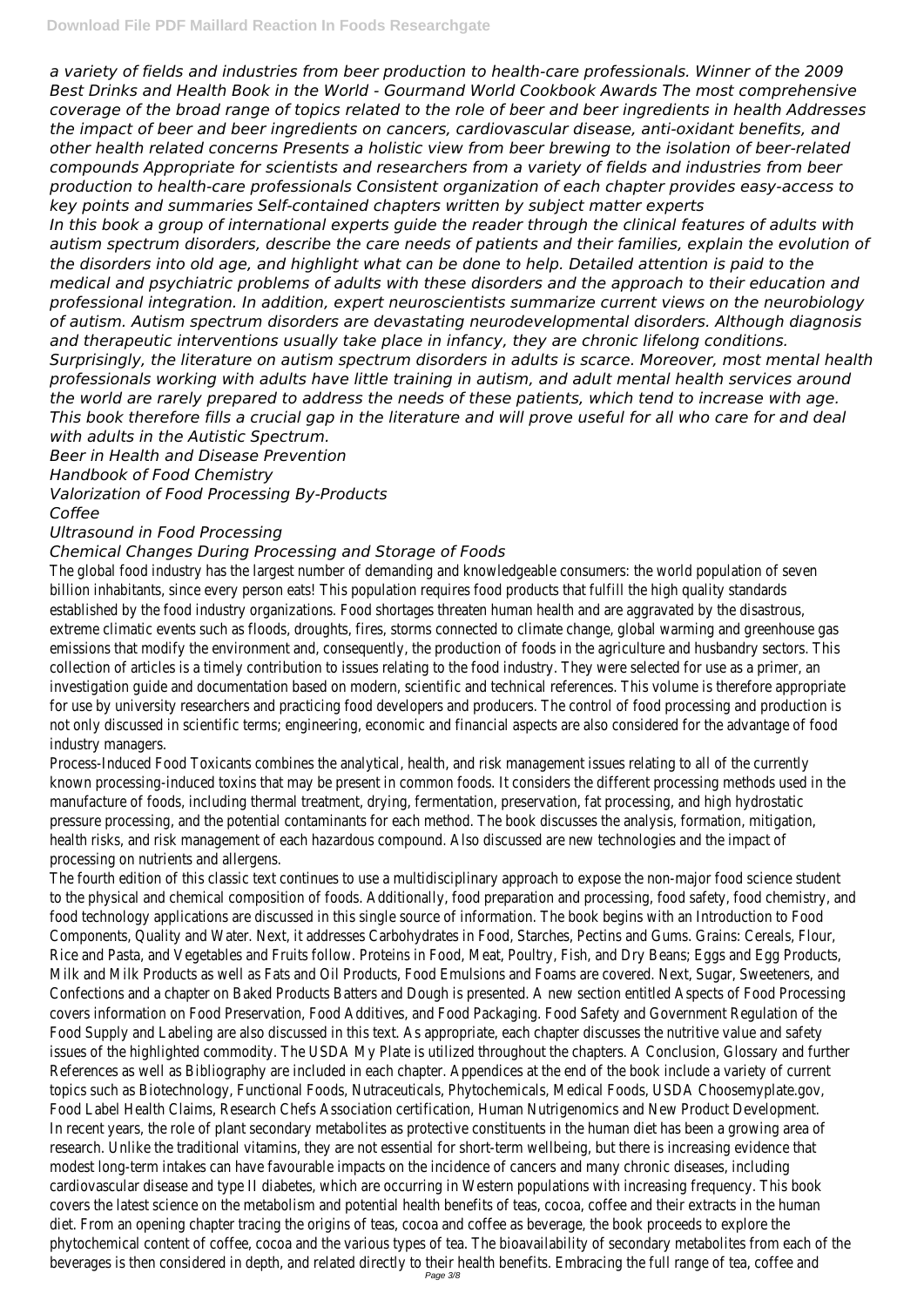cocoa beverages and products, the book offers the most up-to-date and comprehensive treatment of these increasingly important dietary components. As the only book to bring together the latest information on the biochemistry and health benefits of teas, coffee and cocoa, this book is essential reading for food scientists and technologists involved in the production of tea, coffee and cocoa products. Nutritionists will value the book's health focus, while agricultural scientists working on the cultivation of these crops will prize its scope and depth of detail. It is also an important resource for all those who use functional ingredients in other products, whether they are based in industry or research.

The Encyclopedia of Food Security and Sustainability covers the hottest topics in the science of food sustainability, providing a synopsis of the path society is on to secure food for a growing population. It investigates the focal issue of sustainable food production in relation to the effects of global change on food resources, biodiversity and global food security. This collection of methodological approaches and knowledge derived from expert authors around the world offers the research community, food industry, scientists and students with the knowledge to relate to, and report on, the novel challenges of food production and sustainability. This comprehensive encyclopedia will act as a platform to show how an interdisciplinary approach and closer collaboration between the scientific and industrial communities is necessary to strengthen our existing capacity to generate and share research data. Offers readers a 'one-stop' resource on the topic of food security and sustainability Contains articles split into sections based on the various dimensions of Food Security and Food Sustainability Written by academics and practitioners from various fields and regions with a "farm to fork understanding Includes concise and accessible chapters, providing an authoritative introduction for non-specialists and readers from undergraduate level upwards, as well as up-to-date foundational content for those familiar with the field

Food Materials Science

Food Chemistry

Chemistry, Bioprocessing and Sustainability

The Maillard Reaction in Foods and Medicine

Chemical and Functional Properties of Food Proteins

## Chemistry, Biochemistry, and Implications

*Chemical changes that occur in foods during processing and storage are manifold and might be both desirable and undesirable in nature. While many of the processes are carried out intentionally, there are also certain unwanted changes that naturally occur in food and might have to be controlled. Therefore, efforts are made to devise processing technologies in which desirable attributes of foods are retained and their deleterious ef fects are minimized. While proteins, lipids and carbohydrates are the main nutrients of food that are affected by processing, it is their interaction with one another, as well as in volvement oflow-molecular-weight constituents that affects their flavor, color and overall acceptability. Thus, generation of aroma via thermal processing and bioconversion is of utmost importance in food preparation. Furthermore, processing operations must be opti mized in order to eliminate or reduce the content of antinutrients that are present in foods and retain their bioactive components. Therefore, while novel processing technologies such as freezing, irradiation, microwaving, high pressure treatment and fermentation might be employed, control process conditions in a manner that both the desirable sensory attributes and wholesomeness of foods are safeguarded is essential. Obviously, method ologies should also be established to quantitate the changes that occur in foods as a result of processing. This volume was developed from contributions provided by a group of internation ally-recognized lead scientists.*

*This volume aims to introduce procedures related to measuring the process parameters involved in emerging food processing technologies, the approaches to measure the process efficiency, and basic guidelines for operating related systems. Chapters are divided into two parts, including nonthermal emerging food processing technologies and thermal emerging food processing technologies. Authoritative and cutting-edge, Emerging Food Processing Technologies aims to provide comprehensive and updated stateof-art methodologies and models for food analysis.*

*This book will cover all aspects of flavour perception, including aroma, taste and the role of the trigeminal nerve, from the general composition of food to the perception at the peri-receptor and central level. This book will answer to a growing need for multidisciplinary approaches to better understand the mechanisms involved in flavour perception. The book presents the bases of anatomy of sensory perception. It will provide the requisite basic knowledge on the molecules responsible for flavour perception, on their release from the food matrix during the eating process in order to reach*

*the chemosensory receptors, and on their retention and release from and transformation by bodily fluids of the oral and nasal cavities. It will also bring current knowledge on the multimodal interactions. This book will also cover the recent evolution in flavour science: characterisation of molecules, interaction with food matrix and more recently, physic-chemical and physiological and events during oral processing increasingly considered.*

*Acrylamide, a chemical described as 'extremely hazardous' and 'probably carcinogenic to humans', was discovered in food in 2002. Its presence in a range of popular foods has become one of the most difficult issues facing not only the food industry but all stakeholders in the food supply chain and its oversight. Acrylamide is not present in raw food but forms from natural precursors during hightemperature (> 120°C) cooking and food processing. Fried, baked, roasted and toasted potato and cereal products, as well as coffee, are the major contributors to dietary exposure.This book comprehensively describes what is known about the toxicology of acrylamide, how it forms in food, the positions taken by food safety authorities and concurrent regulatory issues. It also covers the food industry's response, the mitigation measures adopted and how successful these have been in reducing our exposure to acrylamide. It then describes the genetic and agronomic approaches that have been taken to reduce the acrylamide-forming potential of major crops.Written by internationally-renowned experts in the field, Acrylamide in Food is detailed and informative, while being accessible to specialists and a general*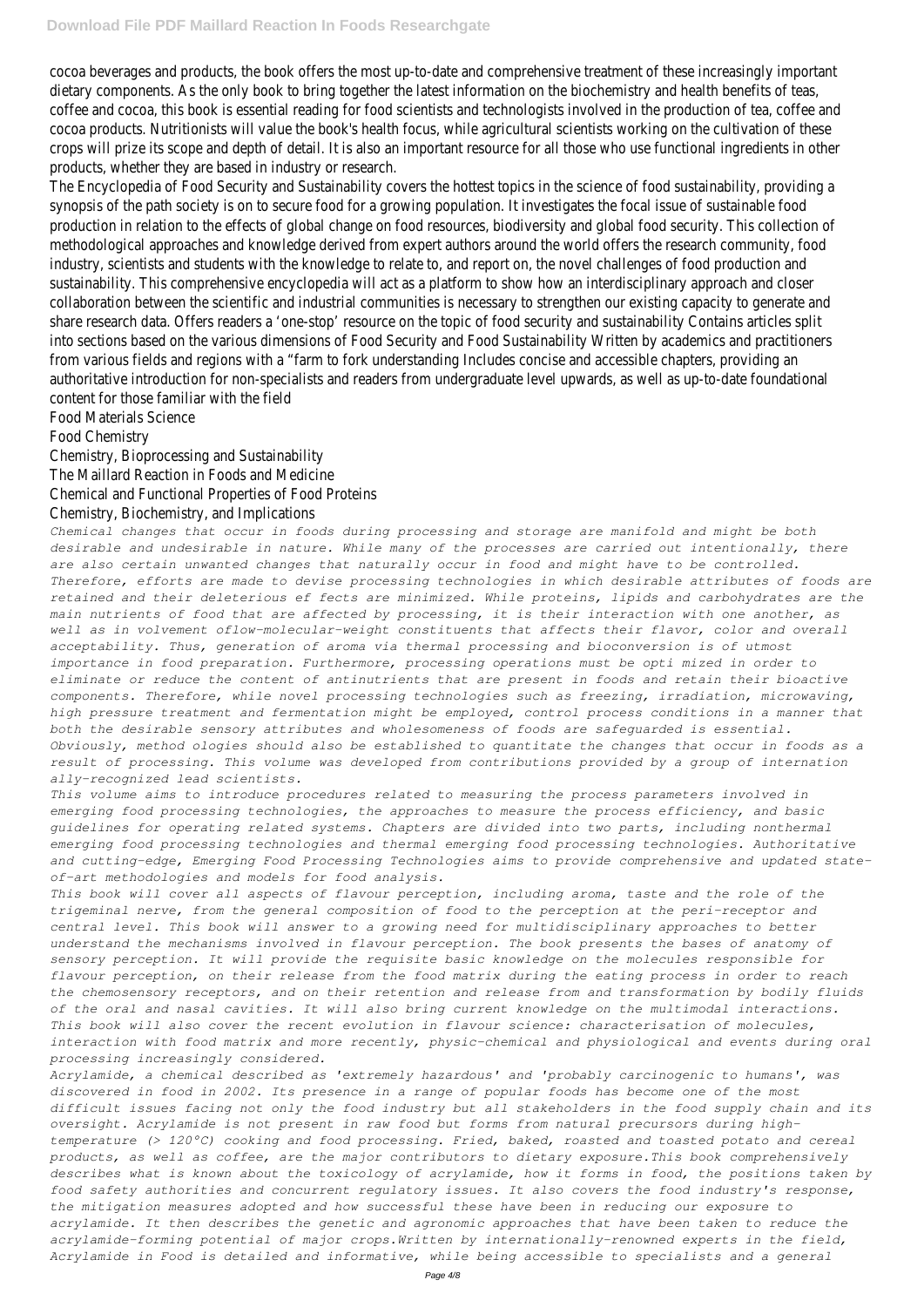#### *readership.Related Link(s)*

*This book addresses the future development of ultrasound in food processing, covering both High Power (material altering) and Low Power (non-destructive testing) applications. Leading work is presented for a non-expert audience, so that people in industry and academia can make informed decisions about future research and the adoption of ultrasound techniques. It will be of particular interest to food manufacturing personnel responsible for process development, engineering and research. It will be invaluable for scientists and technologists involved in active ultrasound research and instrument manufacture.*

*Food Flavors*

*Analysis, Content and Potential Health Effects Methods and Equipment Water Stress in Biological, Chemical, Pharmaceutical and Food Systems Flavours and Fragrances*

## *Chemistry and Safety of Acrylamide in Food*

Proteins in Food Processing, Second Edition, reviews how proteins may be used to enhance the nutritional, textural and other qualities of food products. After two introductory chapters, the book discusses sources of proteins, examining the caseins, whey, muscle and soy proteins, and proteins from oil-producing plants, cereals and seaweed. Part Two illustrates the analysis and modification of proteins, with chapters on testing protein functionality, modeling protein behavior, extracting and purifying proteins and reducing their allergenicity. A final group of chapters delves into the functional value of proteins and how they are used as additives in foods. Completely revised and updated with new developments on all food protein analysis and applications, such as alternative proteins sources, proteins as emulsifiers, proteins in nanotechnology and egg proteins Reviews the wide range of protein sources available Examines ways of modifying protein sources Discusses the use of proteins to enhance the nutritional, textural and other qualities of food products

This book is an introduction to the world of aroma chemicals, essential oils, fragrances and flavour compositions for the food, cosmetics and pharmaceutical industry. Present technology, the future use of resources and biotechnological approaches for the production of the respective chemical compounds are described. The book has an integrated and interdisciplinary approach on future industrial production and the issues related to this topic.

Protein Functionality in Food SystemsCRC Press

The shelf-life of a product is critical in determining both its quality and profitability. This important collection reviews the key factors in determining shelf-life and how it can be measured. Part one examines the factors affecting shelf-life and spoilage, including individual chapters on the major types of food spoilage, the role of moisture and temperature, spoilage yeasts, the Maillard reaction and the factors underlying lipid oxidation. Part two addresses the best ways of measuring the shelf-life of foods, with chapters on modelling food spoilage, measuring and modelling glass transition, detecting spoilage yeasts, measuring lipid oxidation, the design and validation of shelf-life tests and the use of accelerated shelf-life tests. Understanding and measuring the shelf-life of food is an important reference for all those concerned with extending the shelf-life of food. Reviews the key factors in determining shelf-life and how they can be measured Examines the importance of the shelf-life of a product in determining its quality and profitability Brings together the leading international experts in the field

This resource provides effective mechanistic methods for analyzing and understanding physical and chemical behaviour in foods, and explains how to manipulate and control such behaviour during food processing, distribution and use.;Written by 23 authorities in the field, Physical Chemistry of Foods: treats factors controlling crystallization, cross-linking reactions, dispersion and surfaceadsorption processes in foods and clarifies how to modify crystal size distribution, stabilize dispersions and minimize fouling; explores uptake competition between mineral nutrients - offering guidelines for efficient uptake and absorption; describes kinetic ratecontrolling steps in Maillard reactions - examining how to manipulate Maillard browning; discusses how gels form and instrumental methods of following gelling processes and covers how to create gel-based textures and structures in foods; considers factors that control the behaviour of bread during dough development, proofing, and baking - showing how carbon dioxide release affects loaf expansion; and reveals how glass transitions affect rheological and kinetic behaviour and transport processes in foods - detailing how to manipulate glass transitions and product behaviour by changes in composition and water content.;Food scientists and technologists; food, agricultural and bioresource engineers; physical and surface chemists; nutritionists; and upper-level undergraduate and graduate students and industrial trainees in these disciplines will repeatedly find valuable new insights and approaches for dealing with practical and theoretical problems and a wealth of useful information in Physical Chemistry of Foods,

with its more than 1380 literature citations. Food Industrial Processes Recent Developments Introduction to Food Chemistry Flavour

Process and Reaction Flavors Acrylamide in Food

This advanced textbook for teaching and continuing studies provides an in-depth coverage of modern food chemistry. Food constituents, their chemical structures, functional properties and their interactions are given broad coverage as they form the basis for understanding food production, processing, storage, handling, analysis, and the underlying chemical and physical processes. Special emphasis is also giben to food additives, food contaminants and tho understanding the important processing parameters in food production. Logically organized (according to food constituents and commodities) and extensively illustrated with more than 450 tables and 340 figures this completely revised Page 5/8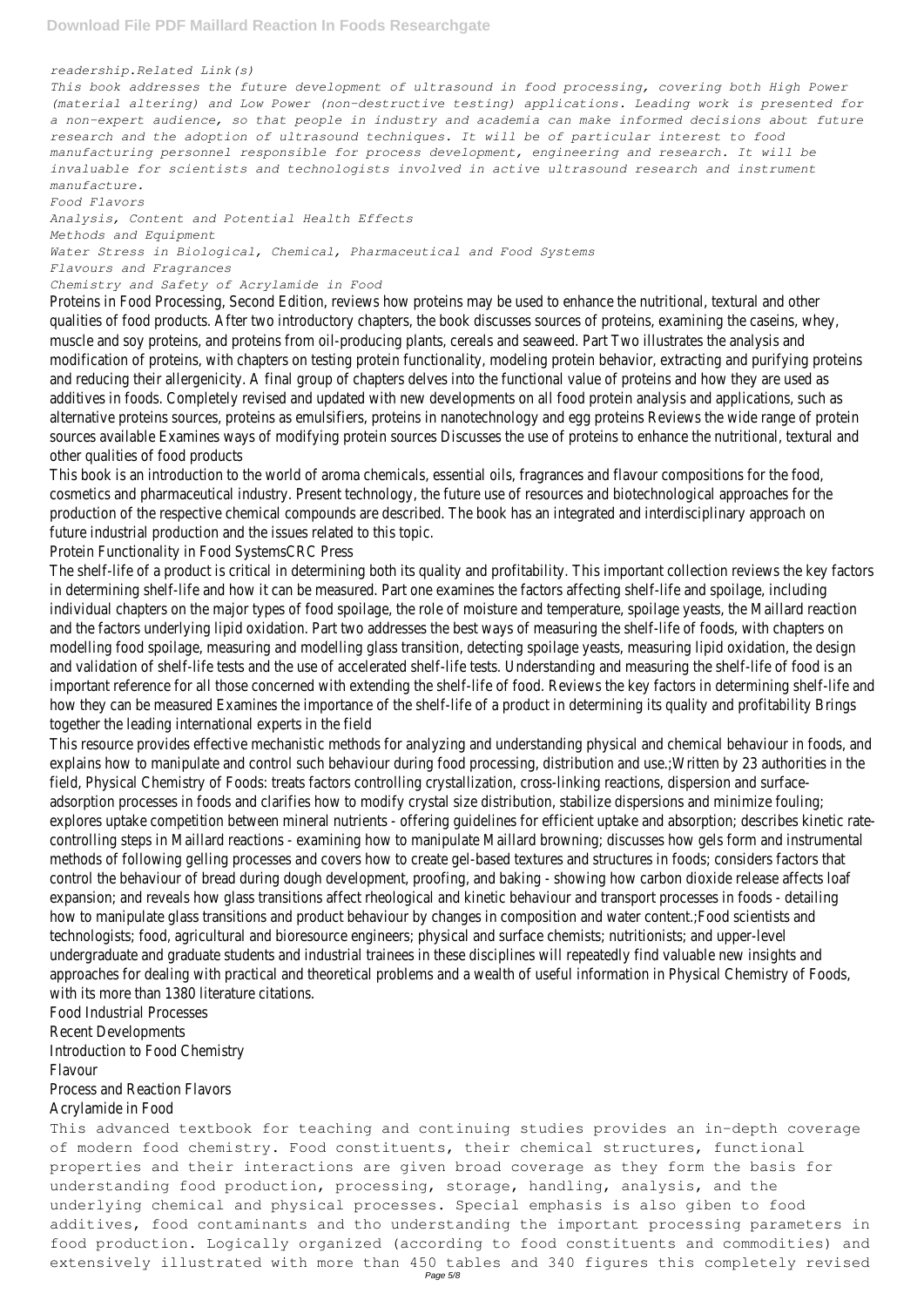and updated edition provides students and researchers in food science or agricultural chemistry with an outstanding textbook. In addition it will serve as reference text for advanced students in food technology and a valuable on-the-job reference for chemists, engineers, biochemists, nutritionists, and analytical chemists in food industry and in research as well as in food control and other service labs.

Biotechnology has immense potential for resolving environmental problems and augmenting food production. Particularly, it offers solutions for converting solid wastes into valueadded items. In food processing industries that generate voluminous by-products and wastes, valorization can help offset growing environmental problems and facilitate the sustainable use of available natural resources. Valorization of Food Processing By-Products describes the potential of this relatively new concept in the field of industrial residues management. The debut book in CRC Press's new Fermented Foods and Beverages Series, this volume explores the current state of the art in food processing byproducts with respect to their generation, methods of disposal, and problems faced in terms of waste and regulation. It reviews the basic fundamental principles of waste recycling, including process engineering economics and the microbiology and biochemical and nutritional aspects of food processing. It discusses fermentation techniques available for valorization of food processing by-products, enzyme technologies, and analytical techniques and instrumentation. Individual chapters examine the by-products of plant-based and animal-based food industries. The book also delves into socioeconomic considerations and environmental concerns related to food processing by-products. It surveys research gaps and areas ripe for further inquiry as well as future trends in the field. An essential reference for researchers and practitioners in the food science and food technology industry, this volume is also poised to inspire those who wish to take on valorization of food by-products as a professional endeavor. A contribution toward sustainability, valorization makes maximum use of agricultural produce while employing low-energy and cost-effective processes.

Water Stress Management contains the invited lectures and selected oral and poster presentations of the 11th International Symposium on the Properties of Water (ISOPOW), which was held in Queretaro, Mexico 5-9 September 2010. The text provides a holistic description and discussion of state-of-the-art topics on the role of water in Biological, Chemical, Pharmaceutical and Food systems within a frame of an integrated approach and future trends on the subject. Different points-of-view about the state of water and phase transitions in a variety of substrates are presented. ISOPOW is a non-profit scientific organization whose activities aim at progressing the understanding of the properties of water in food and related biological systems and the exploitation of this understanding in improved raw materials, products and processes in the food, agro food or related industries. The first Symposium was organized in Glasgow, Scotland in 1974. Since then, ISOPOW meetings have promoted the exchange of knowledge between scientists involved in the study of food materials and scientists interested in water from a more basic point of view and the dialogue between academic and industrial scientists/technologists. This single-author volume covers all aspects of the Maillard reaction in a uniform, coordinated, and up-to-date manner.

Coffee: Emerging Health Benefits and Disease Prevention presents a comprehensive overview of the recent scientific advances in the field. The book focuses on the following topics: coffee constituents; pro– and antioxidant properties of coffee constituents; bioavailability of coffee constituents; health benefits and disease prevention effects of coffee; and potential negative impacts on health. Multiple chapters describe coffee?s

positive impact on health and various diseases: type 2 diabetes; neurodegenerative diseases (Parkinson?s and Alzheimer?s); cancer (prostate, bladder, pancreatic, breast, ovarian, colon and colorectal); cardiovascular health; and liver health. Coffee?s positive effects on mood, suicide rate and cognitive performance are addressed as are the negative health impacts of coffee on pregnancy, insulin sensitivity, dehydration, gastric irritation, anxiety, and withdrawal syndrome issues. Written by many of the top researchers in the world, Coffee: Emerging Health Benefits and Disease Prevention is a must–have reference for food professionals in academia, industry, and governmental and regulatory agencies whose work involves coffee. Current Knowledge and Further Development Protein Functionality in Food Systems Encyclopedia of Food Security and Sustainability Chemical, Sensory and Technological Properties The Health Benefits of Foods Bambara groundnut: Utilization and Future Prospects Page 6/8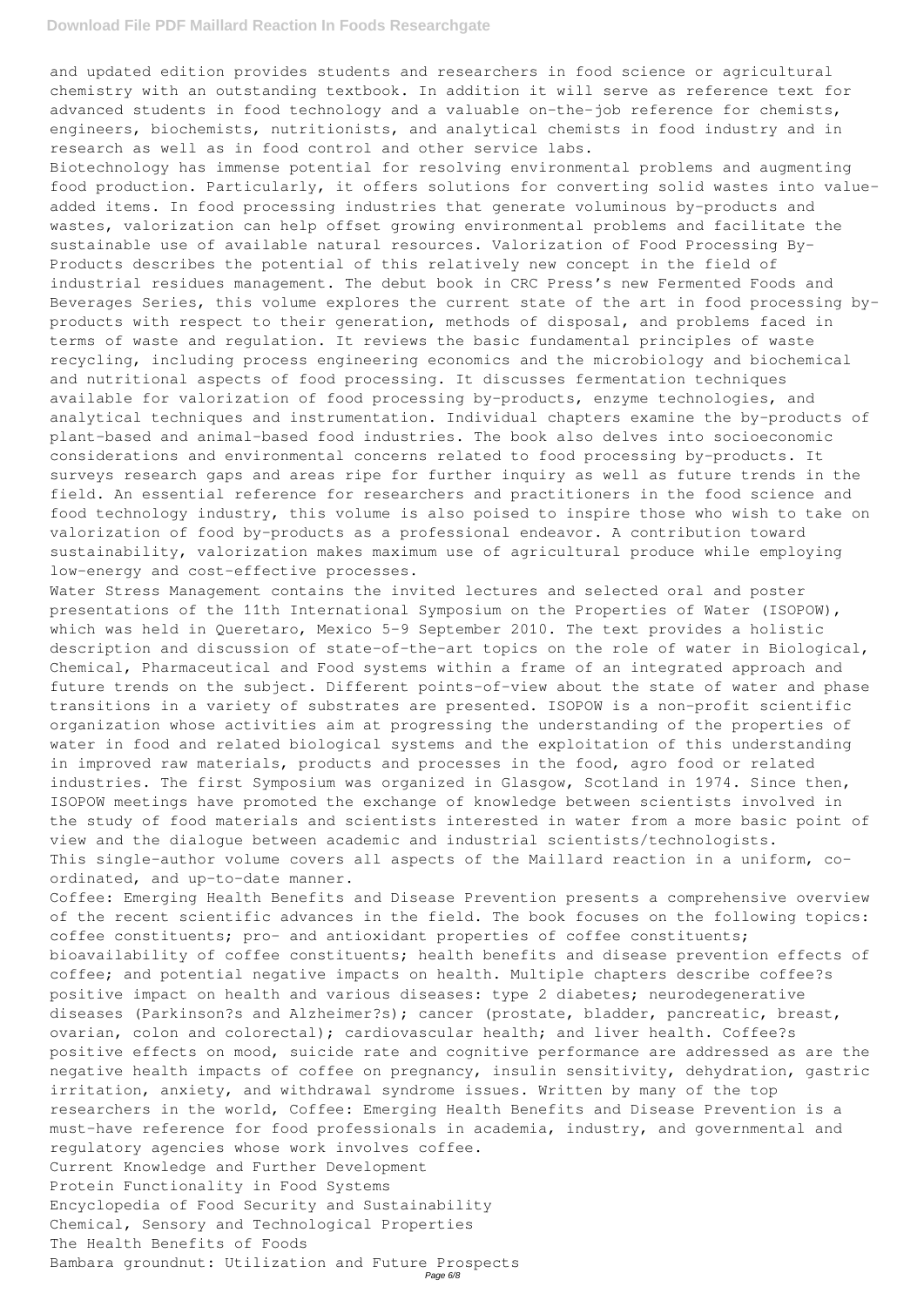### **Download File PDF Maillard Reaction In Foods Researchgate**

Acrylamide in Food: Analysis, Content and Potential Health Effects provides the recent analytical methodologies for acrylamide detection, up-to-date information about its occurrence in various foods (such as bakery products, fried potato products, coffee, battered products, water, table olives etc.), and its interaction mechanisms and health effects. The book is designed for food scientists, technologists, toxicologists, and food industry workers, providing an invaluable industrial reference book that is also ideal for academic libraries that cover the domains of food production or food science. As the World Health Organization has declared that acrylamide represents a potential health risk, there has been, in recent years, an increase in material on the formation and presence of acrylamide in different foods. This book compiles and synthesizes that information in a single source, thus enabling those in one discipline to become familiar with the concepts and applications in other disciplines of food science. Provides latest information on acrylamide in various foods (bakery products, fried potato products, coffee, battered products, water, table olives, etc.) Explores acrylamide in the food chain in the context of harm, such as acrylamide and cancer, neuropathology of acrylamide, maternal acrylamide and effects on offspring and its toxic effects in tissues Touches on a variety of subjects, including acrylamide, high heated foods, dietary acrylamide, acrylamide formation, N-acetyl-S-(2-carbamoylethyl)-cysteine (AAMA), acrylamide removal, L-asparaginase, and acrylamide determination Presents recent analytical methodologies for acrylamide determination, including liquid chromatographic tandem mass spectrometry and gas chromatography-mass spectrometry The Maillard reaction was originally studied due to its importance in foods. Lately, it has been found to play a key role in many health-related issues. It is now associated with diabetes, ageing and cancer. The 5th International Symposium on The Maillard Reaction was held at the University of Minnesota, USA, in August 1993. This volume of conference proceedings presents recent research and discusses aspects of the chemistry, kinetics, technology and toxicology of this reaction.

Foods are ingested and become part of our body. This book describes the science and procedure behind the materials in foods that impart their desirable properties. The book can serve as a text in a course in food materials science at the senior or graduate level or as a supplemental text in an advanced food technology course. It cac also serve as a reference book for professionals in the food industry.

Dietary sugars are known to have medical implications for humans from causing dental caries to obesity. This book aims to put dietary sugars in context and includes the chemistry of several typical subclasses eg glucose, galactose and maltose. Modern techniques of analysis of the dietary sugars are covered in detail including self monitoring and uses of biosensors. The final section of the book details the function and effects of dietary sugars and includes chapters on obesity, intestinal transport, aging, liver function, diet of young children and intolerance and more. Written by an expert team and delivering high quality information, this book provides a fascinating insight into this area of health and nutritional science. It will bridge scientific disciplines so that the information is more meaningful and applicable to health in general. Part of a series of books, it is specifically designed for chemists, analytical scientists, forensic scientists, food scientists, dieticians and health care workers, nutritionists, toxicologists and research academics. Due to its interdisciplinary nature it could also be suitable for lecturers and teachers in food and nutritional sciences and as a college or university library reference guide.

For a food product to be a success in the marketplace it must be stable throughout its

shelf-life. Quality deterioration due to chemical changes and alterations in condition due to physical instability are not always recognised, yet can be just as problematic as microbial spoilage. This book provides an authoritative review of key topics in this area. Chapters in part one focus on the chemical reactions which can negatively affect food quality, such as oxidative rancidity, and their measurement. Part two reviews quality deterioration associated with physical changes, such as moisture loss, gain and migration, crystallization and emulsion breakdown. Contributions in the following section outline the likely effects on different foods and beverages, including bakery products, fruit and vegetables, ready-to-eat meals and wine. With contributions from leaders in their fields, Chemical deterioration and physical instability of food and beverages is an essential reference for R&D and QA staff in the food industry and researchers with an interested in this subject. Examines chemical reactions which can negatively affect food quality and measurement Reviews quality deterioration associated with physical changes such as moisture loss, gain and migration, and crystallization Documents deterioration in specific food and beverage products including bakery products, frozen foods and wine Page 7/8